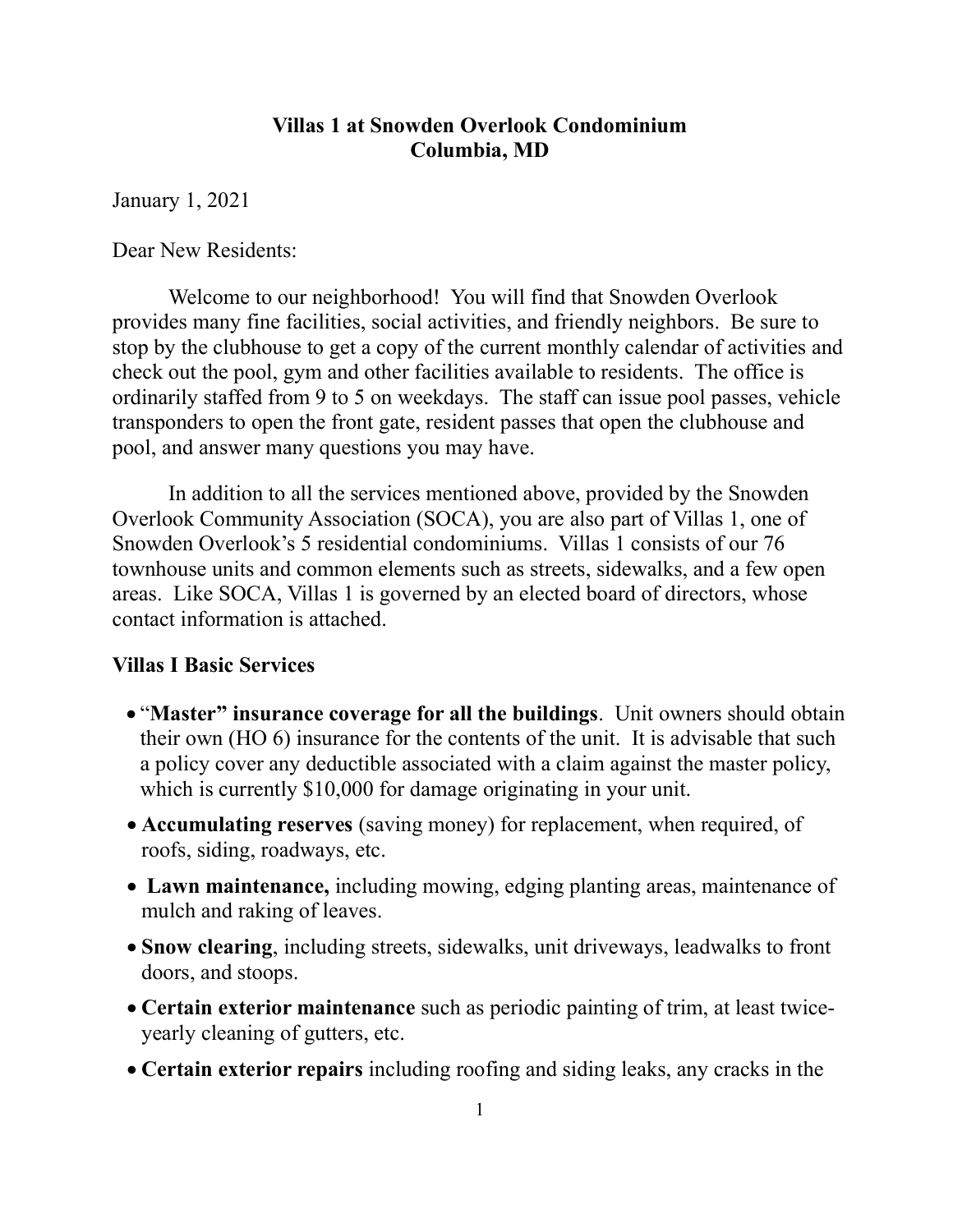foundation that are causing leaks, and any necessary repairs to the community storm drainage system.

Note: Unit owners are responsible for internal repairs to their units and to any piping that serves only your unit. It is also the unit owner's responsibility to keep clear the drains at the bottom of basement window wells or areaways (exterior basement stairways) to help prevent storm water from entering the basement. Also, please be sure to turn off the water to your exterior faucets for the winter. (The shutoff valves are often located adjacent to the furnace.)

A management company collects monthly assessments from unit owners to support services of Villas 1 and SOCA and manages the property for the association. Their contact information is attached as well.

Villas 1 board meetings are ordinarily scheduled for the first Tuesday of each month, at 7 pm in the clubhouse. Please join us. SOCA board meetings are usually on the fourth Monday of the month, also at 7 pm at the clubhouse. Check the monthly calendar for exact dates and for the dates of informal board work sessions, which are also open meetings.

Other sources of information include information boxes next to our community mailboxes. These are used to display or distribute some notices of activities and other messages. In addition, SOCA maintains a website, snowdenoverlook.com, that provides access to a wide range of useful information, including the governing Villas 1 and SOCA documents (principally the Declarations and By-Laws), minutes of past board meetings, budgets, building plans, property plats, association policies, and others. To find Villas 1 material on the site, click "Condos" in the blue band near the top of the home page and then "Villas 1".

Also, please note that the Villas 1 association often uses email for emergency notifications and distributing other Villas and SOCA information. This supplements other methods of notification to owners and residents. If you choose to participate, your email address will not be shared with anyone and will be used in a way that prevents notice recipients from seeing others' email addresses. If you would like to receive email notifications, please send an email from your preferred email address to Villas1atSnowden@aol.com.

Since Villas 1 is a condominium, there are certain restrictions that apply to all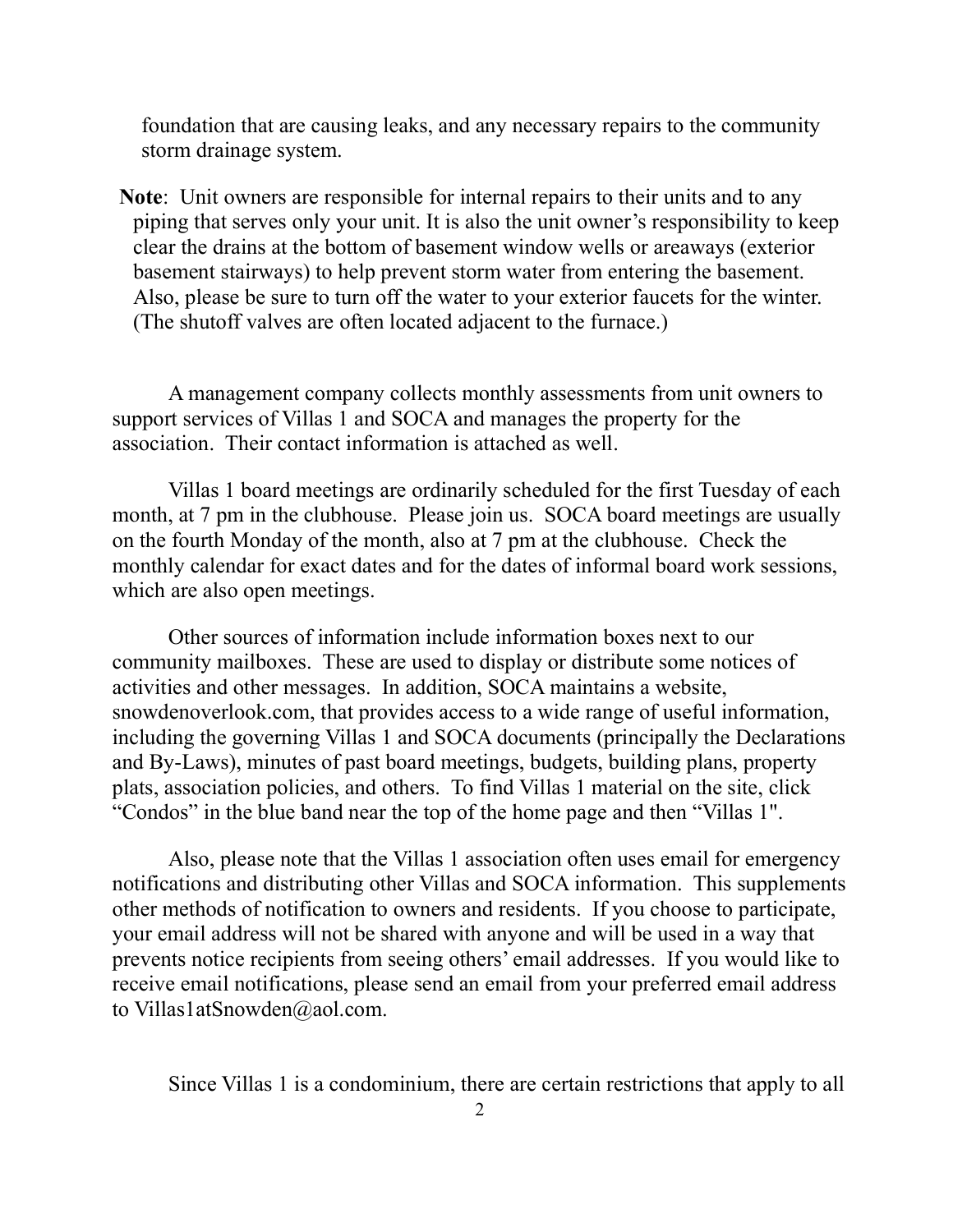unit owners, other residents, and tenants living in the community. (Please note that unit owners are also responsible for compliance by their families, tenants or guests, under the SOCA declaration, 5.2.16.) These restrictions are spelled out in more detail, including certain exceptions, in association documents. You should have received most of these at or before settlement. They are also available at the website listed above, along with other relevant documents. What follows is a brief summary of selected provisions for convenient reference:

EXTERIOR ALTERATIONS -- Approval is required before making any changes to the exterior of your unit (e.g. adding or modifying decks or patios, removing or planting trees, significant changes to front yards, etc. The last item includes such changes as the addition of rocks, gravel, planters, benches, large ornaments, or lighting). Unit owners must obtain approval, both within Snowden Overlook and from Long Reach Village, of which Snowden Overlook is a part. The Villas 1 architectural guidelines and application procedures and forms are available on the website listed above. If you have any questions, please contact our architectural committee before making any changes. Getting approval first avoids the possibility of having to make changes later.

AGE RESTRICTION -- This is a 55+ community. More specifically, this means that each unit, whether occupied by the owner or a tenant, must be occupied by at least one person of at least 55 years of age. In addition, no one under 19 years of age may live here, although children may visit for up to 60 days per year. (V1 Decl II(c), SOCA Decl 9.5)

LEASING -- Owners may lease their units, but must comply with the following requirements (V1 Decl VI(c), SOCA Decl 9.2.3):

- The lease must be written and for at least 6 months, not for transient rental.
- The lease must state that tenants, like owners, are responsible for complying with all covenants and rules of the condominium and SOCA, including age restrictions. (Owners also are responsible for compliance by their tenants.)
- f the lease must be sent promptly to the condominium association.

PARKING AND TRAFFIC -- The condominium association has established the following policies within Villas 1 in a letter of May 14, 2008, available on the website listed above:

• No street parking. The streets are too narrow to do this safely.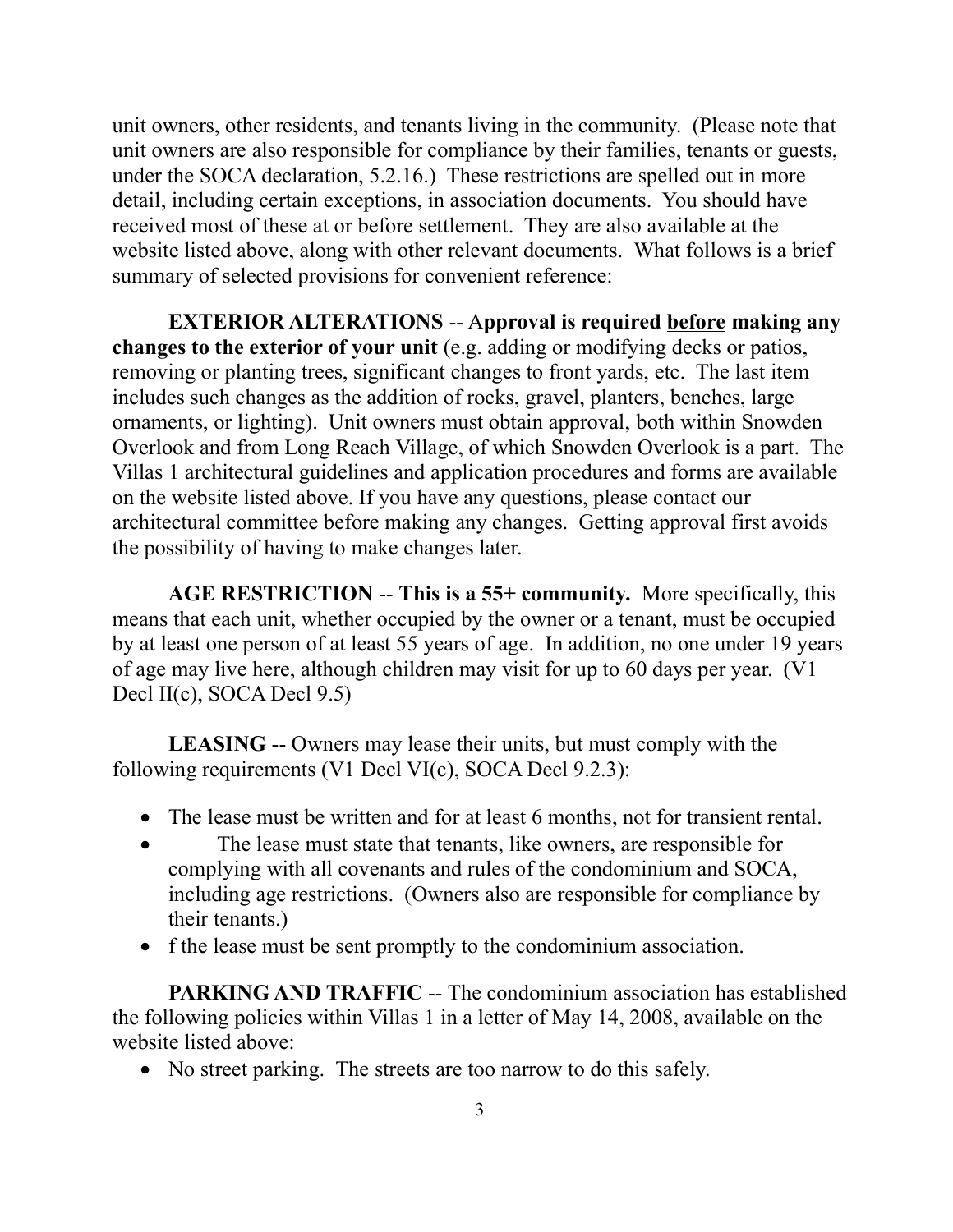- Visitor parking spaces are for visitors. Please park in your garage or driveway.
- The speed limit within Villas 1 is 15 miles per hour.
- Recreational vehicles, trailers, boats, large trucks, and commercial or inoperable vehicles are restricted within all of Snowden Overlook. (SOCA Decl 9.2.7)

HOME BUSINESSES -- Any home-based business must have no impact on the community. SOCA must be notified before operation of such business, which may be subject to other restrictions. Use of a unit for a family day care business is prohibited. (SOCA Decl 9.2.1)

PETS -- While limited numbers of pets may be kept, they cannot create a nuisance. For example, dogs cannot be permitted to run unrestrained. In addition, owners are "responsible for the immediate clean-up and removal of their pets' waste from any area of Snowden Overlook." (SOCA Decl 9.2.8)

Again, welcome to the neighborhood. We hope you come to enjoy it as much as we do.

> Sincerely: Your Board of Directors